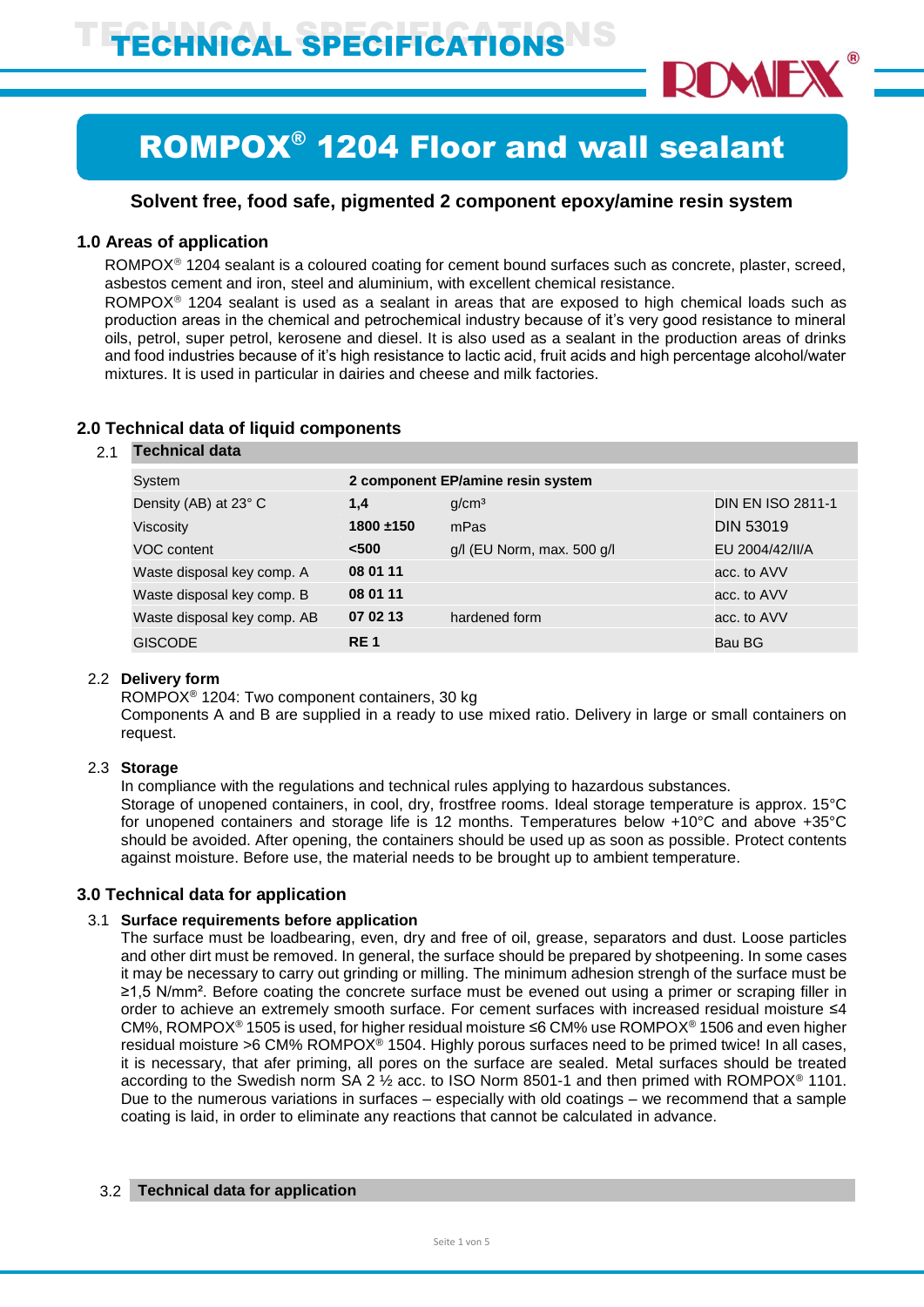

| Mixing ratio A:B           |                | 100:23.5  | Weight parts |                               |
|----------------------------|----------------|-----------|--------------|-------------------------------|
| Application time at        | $10^{\circ}$ C | 50        | minutes      | ROMEX <sup>®</sup> - Norm 04  |
|                            | $20^\circ$ C   | 25        | minutes      | ROMEX <sup>®</sup> - Norm 04  |
|                            | $30^\circ$ C   | 10        | minutes      | $ROMEX^{\circledR}$ - Norm 04 |
| Pot time                   | $23^\circ$ C   | 30        | minutes      | $ROMEX^{\circledR}$ - Norm 04 |
| Min. hardening temperature |                | $+10$     | °C           | Floor and air temperature     |
| Application temperature    |                | $15 - 30$ | $^{\circ}$ C | Floor and air temperature     |
| Dewpoint distance          |                | $\geq$ 3  | $^{\circ}$ C | Floor and air temperature     |
| Air humidity               |                | $\leq$ 75 | $\%$         | Relative air humidity         |

**Please note**: *The times mentioned in item 3.2 are approximations and will vary with differing ambient conditions*

# 3.3 **Application instructions**

Component B (hardener) is poured completely into component A (resin) and stirred well using a slow rotating mixer (approx. 300 rpm diameter of whisk approx. 1/3 of the diameter of the container). In case of using part measurements (mix A component first, homogenously), these need to be weighed exactly using an electronic scale according to the stated mixing ratio. Mix only the quantity that can be used within the pot time. Do not use straight from the delivery container! Avoid mixing air into mixture. After mixing, pour into a clean container and stir again.

ROMPOX<sup>®</sup> 1204 can be applied using a squeegee or smoothing trowel and then rolled crosswise with fur rollers.

*Please note: In case of surface and material temperatures below +15°C, or when going below the dewpoint distance, levelling and surface faults can occur as well as adhesion problems within the coating system!*

## 3.4 **Application example**

as **sealant** in areas subjected to high chemical loads on cementbound surface

| <b>Work process</b>         | <b>Product</b>                                                                                                    | <b>Consumption</b>                                                                                                                                                      | <b>Application</b>                                                                       |
|-----------------------------|-------------------------------------------------------------------------------------------------------------------|-------------------------------------------------------------------------------------------------------------------------------------------------------------------------|------------------------------------------------------------------------------------------|
| Surface preparation         |                                                                                                                   |                                                                                                                                                                         | see point 3.1                                                                            |
| <b>Primer</b>               | ROMPOX <sup>®</sup> 1505<br>Primer                                                                                | min. $0,3$ kg/m <sup>2</sup>                                                                                                                                            | Flooding with rubber<br>squeegee and then rollers                                        |
| Sprinkling if required      | Firedried quartz sand<br>$\varnothing$ 0,3 - 0,8 mm<br>with                                                       | approx. $0,5$ kg/m <sup>2</sup>                                                                                                                                         | Sprinkle evenly                                                                          |
| Scraping filler if required | per 1mm layer thickness<br>1 wp ROMPOX <sup>®</sup> 1505<br>1 wp firedried quartz sand<br>Ø 0,06 - 0,3 mm<br>with | min. $0.8 \text{ kg/m}^2$<br>min. $0,8$ kg/m <sup>2</sup>                                                                                                               | With one lip hard rubber slider<br>and then level off sharply                            |
| Sprinkling if required      | Firedried quartz sand<br>$\varnothing$ 0.3 - 0.8 mm<br>with                                                       | approx. $0,5 \text{ kg/m}^2$                                                                                                                                            | Sprinkle evenly                                                                          |
| <b>Sealant</b>              | ROMPOX <sup>®</sup> 1204<br>Sealant                                                                               | Floor area<br>approx. 3 x 0,30<br>kg/m <sup>2</sup><br>$= 0,900$ kg/m <sup>2</sup><br>Wall area<br>approx. 3 x 0,25<br>kg/m <sup>2</sup><br>$= 0,750$ kg/m <sup>2</sup> | Apply with smoothing trowel<br>or squeegee, then rollers or<br>use airless spray method. |

#### 3.5 **Application example**

as **topcoat sealant** in production areas of the food and drinks industry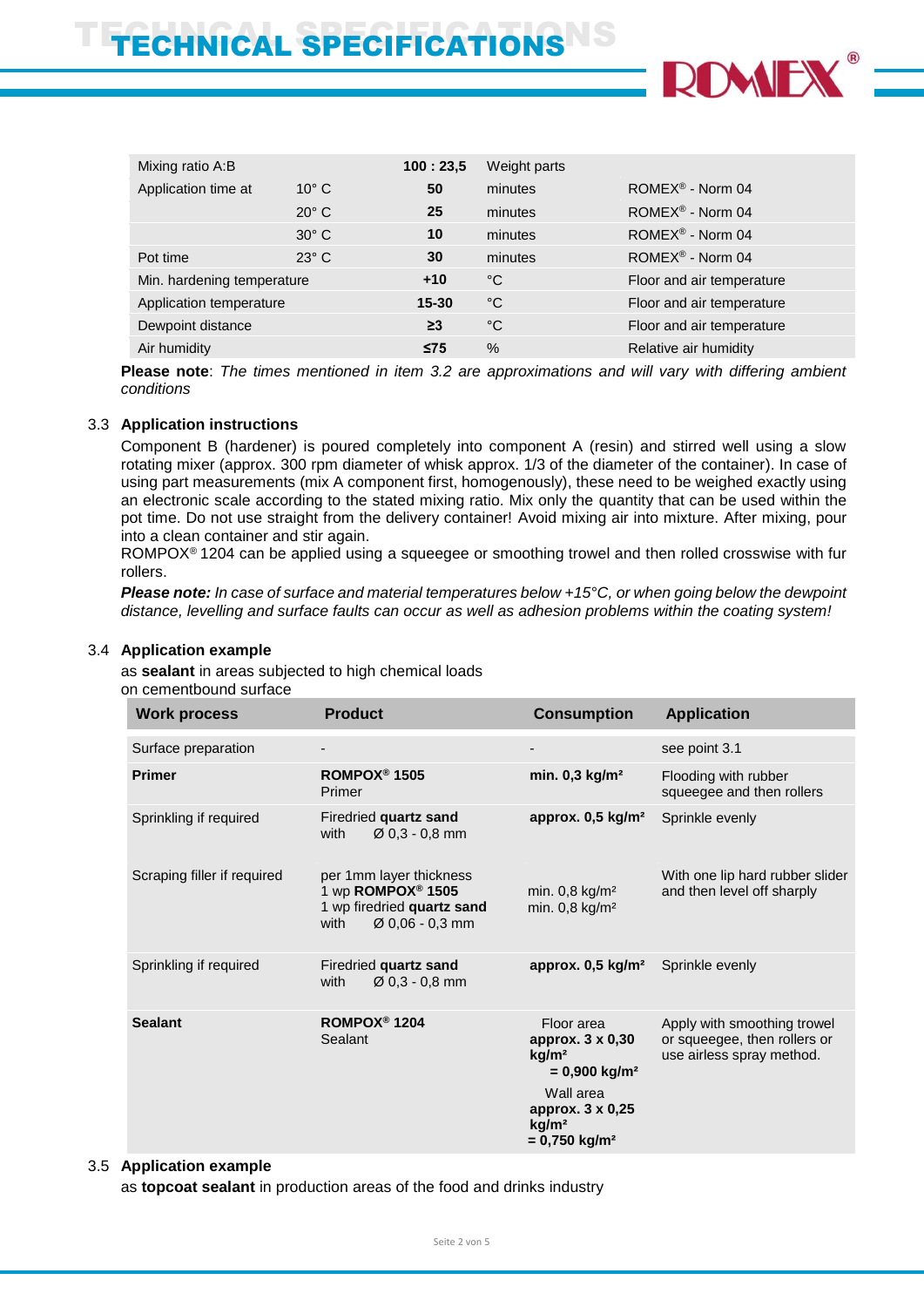

| <b>Work process</b>         | <b>Product</b>                                                                                                                | <b>Consumption</b>                                           | <b>Application</b>                                                                                |
|-----------------------------|-------------------------------------------------------------------------------------------------------------------------------|--------------------------------------------------------------|---------------------------------------------------------------------------------------------------|
| Surface preparation         |                                                                                                                               |                                                              | see point 3.1                                                                                     |
| <b>Primer</b>               | ROMPOX <sup>®</sup> 1505<br>Primer                                                                                            | min. $0,3$ kg/m <sup>2</sup>                                 | Flooding with rubber<br>squeegee and then rollers                                                 |
| Sprinkling if required      | Firedried quartz sand<br>$\varnothing$ 0,3 - 0,8 mm<br>with                                                                   | approx. 0,5 kg/m <sup>2</sup>                                | Sprinkle evenly                                                                                   |
| Scraping filler if required | per 1mm layer thickness<br>1 wp ROMPOX <sup>®</sup> 1505<br>1 wp firedried quartz sand<br>$\varnothing$ 0,06 - 0,3 mm<br>with | min. $0,8$ kg/m <sup>2</sup><br>min. $0.8$ kg/m <sup>2</sup> | With one lip hard rubber slider<br>and then level off sharply                                     |
| Sprinkling if required      | Firedried quartz sand<br>$\varnothing$ 0,3 - 0,8 mm<br>with                                                                   | approx. $0,5$ kg/m <sup>2</sup>                              | Sprinkle evenly                                                                                   |
| <b>Coating</b>              | 3mm layer thickness<br>1 wp ROMPOX® 1507<br>Food industry coating<br>0.5 wp firedried quartz<br>sand Ø 0,1-0,3 mm             | min.1,50 kg/m <sup>2</sup><br>min. 0,75 kg/m <sup>2</sup>    | Apply with smoothing trowel<br>or notched trowel, then<br>aereate with plastic pinfeed<br>platen. |
| <b>Sprinkling</b>           | Firedried quartz sand with<br>Ø 0,3-0,8 mm                                                                                    | approx. 3,0-4,0<br>kg/m                                      | To achieve slip resistance<br>classification R 11: Sprinkle<br>liberally, then sweep off          |
| <b>Topcoat sealant</b>      | ROMPOX <sup>®</sup> 1204<br>Sealant                                                                                           | min. 0,7-0,9 kg/m <sup>2</sup>                               | Squeegee or smoothing trowel<br>then rollers                                                      |

slip resistance classification R11

**\* Note**: *When working indoors, sprinkling can be left out, if it is ensured, that subsequent work will take place within 48 hours at the latest. Please take note of ROMEX technical specifications for coatings and sealants. Depending on ambient temperature, consumption may vary. At temperatures below 15 °C, there will be higher material consumption.*

## **Please note:***.*

*For higher resistance and more quartz grain coverage, we recommend using ROMPOX 1204 in higher quantities (approx. 0,8 – 0,9 kg/m²).*

# 3.6 **Cleaning**

Each time work is interrupted, clean all tools and equipment with a general solvent (i.e. ethanol, white spirits.

# **4.0 Technical data of hardened product**

#### 4.1 **Technical data of hardened product**

| 23 °C<br>Re-application at              | $8 - 48$ | $min. / max.$ hrs. | ROMEX <sup>®</sup> - NORM 07 |
|-----------------------------------------|----------|--------------------|------------------------------|
| Can be walked on at 23 °C               | $12 \,$  | hrs.               | ROMEX <sup>®</sup> - NORM 07 |
| Fully hardened at 23 °C                 | >7       | days               | ROMEX <sup>®</sup> - NORM 07 |
| Compressive strength:                   | 70       | N/mm <sup>2</sup>  | <b>DIN EN 1015-11</b>        |
| Bending tensile strength:               | 30       | N/mm <sup>2</sup>  | <b>DIN EN 1015-11</b>        |
| Shore-D-Hardness 23 °C                  | ±80      | Shore-D            | <b>DIN 53505</b>             |
| Abrasion (Taber Abrasion)<br>1000g/CS10 | <40      | mg                 | <b>DIN EN ISO 438-2</b>      |

# 4.2 **Properties of coating**

- viscous hard floor coating, forklift resistant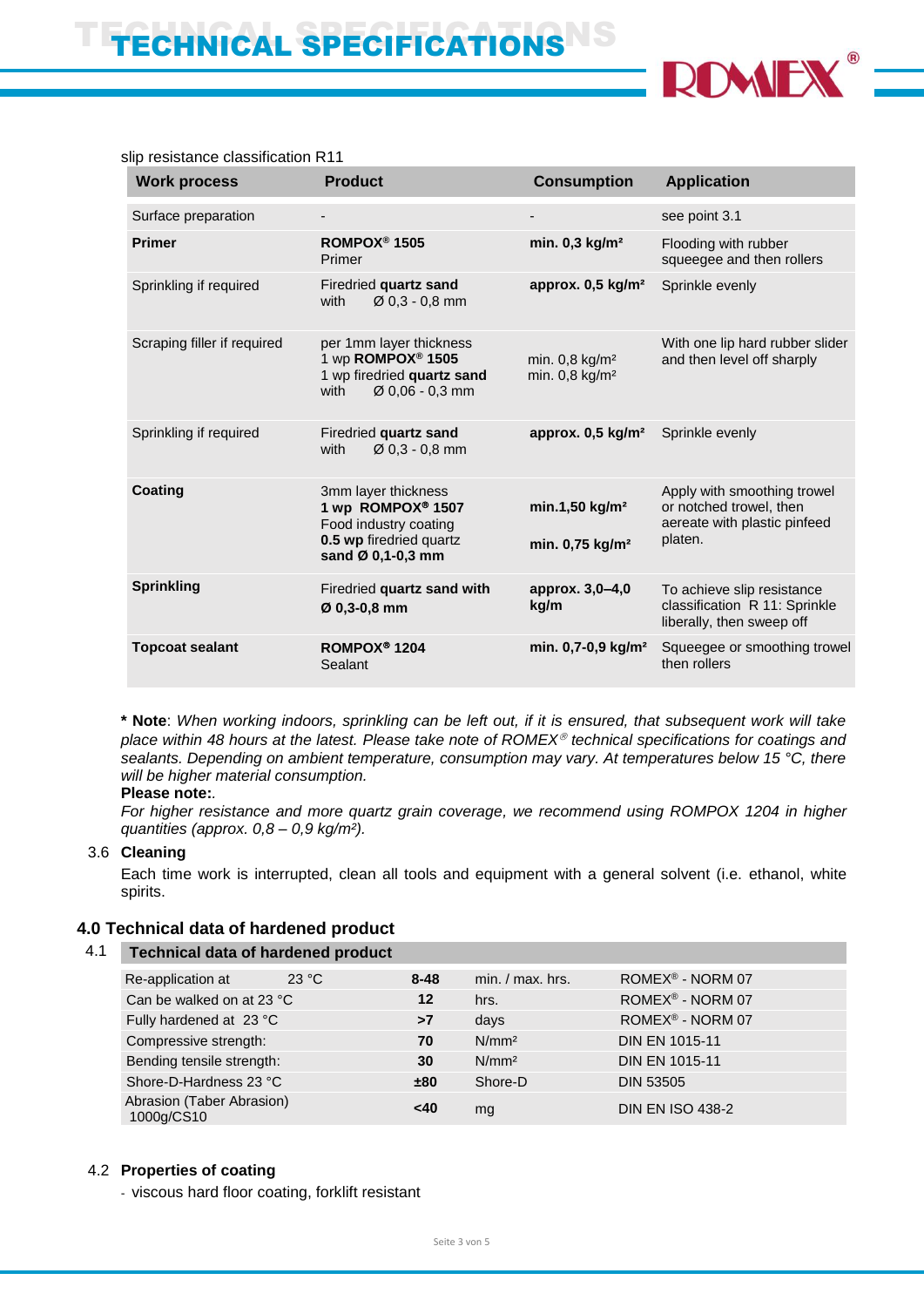

- very high abrasion resistance
- can be made nonslip from R9 R12
- chemically highly loadbearing (see resistance list ROMPOX® 1204)
- many standard colours and light colours available, special colours on request

*Note: If possible, always use material from the same production batch, especially on visible surfaces, as material from different production batches, may have slightly differing colour nuances. Hardened, liquid plastics are subjected to environmental factors i.e. UV rays and can thus change visually after hardening (i.e. yellowing, loss of gloss, white discolouration). The functioning of the industrial floor is not affected by this and does not constitute a fault. The colours of the products depend on raw materials and production methods and may have slight deviations compared to the RAL colours. It cannot be guaranteed that there will be exact matching of RAL colours.*

# **5.0 Safety instructions**

The products contain reactive materials and are partly hazardous to health in a non-hardened state. The hardener components can cause burns due to high alkali content. It can also cause irritation or skin sensitization. Avoid skin contact. If the product does get onto the skin, wash well with soap and water. If the product gets into the eyes, rinse well with water (keep an eye wash bottle on site) and seek medical treatment immediately. The guidelines in the regulations of handling hazardous materials apply as well as information sheets provided by the professional association of the chemical industry (i.e. BG-Bau, BGR 227 "Handling of epoxy resins"). Exact details on the handling of this product can be found in the safety data sheet for ROMPOX® 11204, comp. A and B.